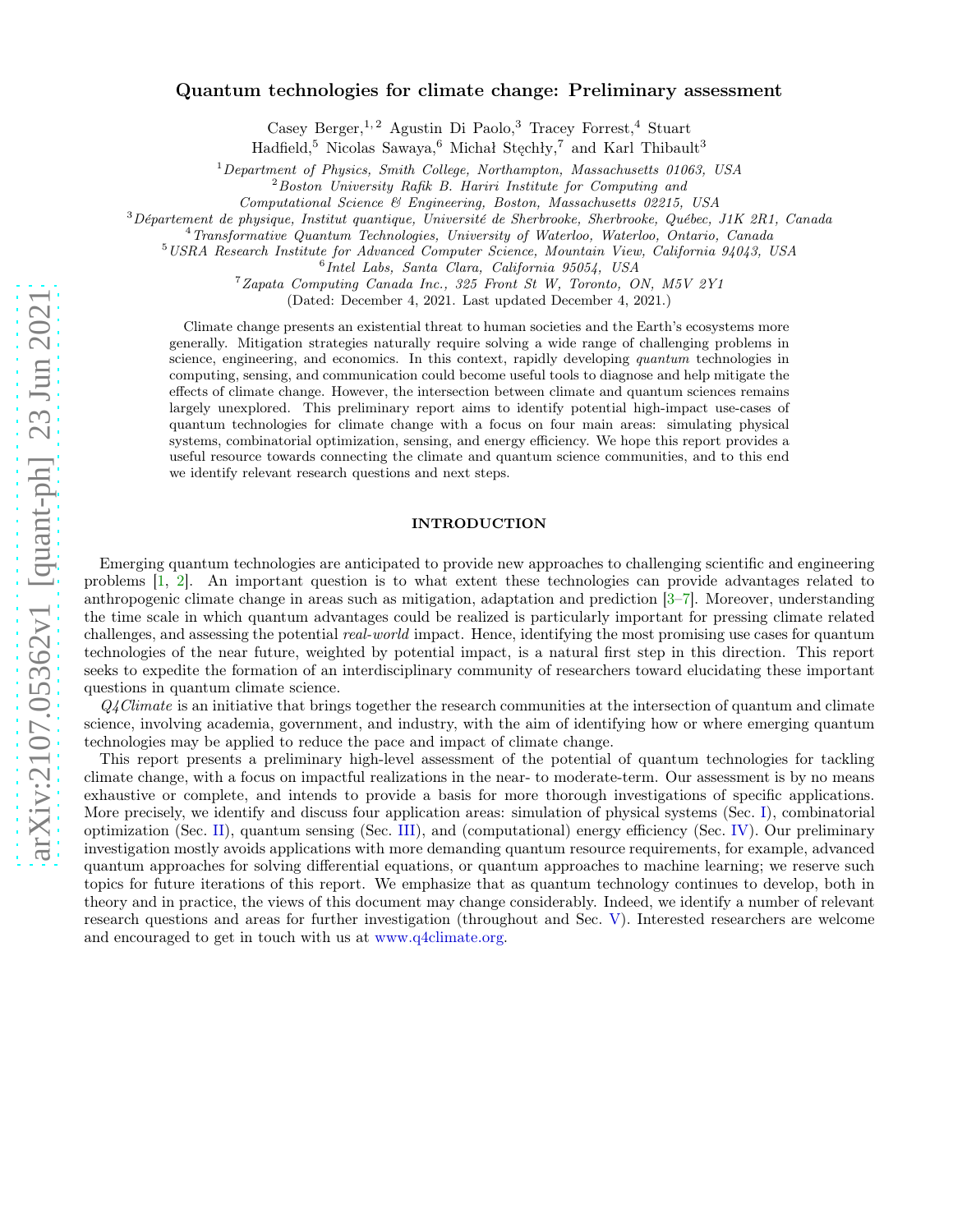# <span id="page-1-0"></span>I. QUANTUM SIMULATION CASEY BERGER, AGUSTIN DI PAOLO AND NICOLAS SAWAYA

The advent of supercomputers brought massive advances in materials science and chemistry. However, and despite increasingly innovative algorithms and the growing accessibility of large-scale computing power, most materials science and chemistry problems remain intractable by standard or 'classical' computers. For many of these problems, intractability is a mere consequence of their quantum-mechanical nature. Thus, quantum computing (QC) holds great promise for enabling advances in these areas [\[8–](#page-9-5)[10\]](#page-9-6).

Acknowledging the technological challenges that lie ahead, the goal of this chapter is (a) to highlight the technological and scientific subfields that would benefit from more powerful computation and (b) to categorize the types of simulations and algorithms relevant to climate and energy.

#### Opportunities ahead

At the microscopic level of electrons and atoms, all physical behavior is governed by quantum mechanics. However, studying the quantum scale with classical computers faces major obstacles, as the time and memory required for exact simulation increases exponentially with the size of the system. For instance, in order to perform an exact simulation of N quantum particles with d states each, one generally needs to store and do linear-algebra operations on at least a  $d^N$ -dimensional space. For a relatively small problem of 100 quantum particles, this would require a memory size of at least  $2^{100} \approx 10^{30}$ , a quantity equivalent to  $> 10^{89}$  terabytes that one could never hope to even store in a classical computer.

This intractable scaling could be avoided if one had access to a large enough quantum computer, where the amount of computing resources (number of qubits and processing time) can scale polynomially with  $N$ . Thus, for large  $N$ , the simulation possibilities offered by a quantum processor appear to be simply unmatched by their classical counterpart, something that could enable the solution of technologically important and difficult problems in physics and chemistry.

However, the dream of quantum computers, assuming viable large-scale devices can be built and deployed over a reasonable timeframe, is not simply to speed up existing calculations. First, to a degree of accuracy that is impossible today, researchers could in principle simulate the behavior of, for example, new photovoltaics, battery materials and fuels before spending massive time and investment in the laboratory. Though there are currently many useful materials and chemical simulations performed on traditional computers, their imprecise results can often be used only for qualitative conclusions or for eliminating poor candidates. Second, with a quantum computer one would be able to perform virtual screenings [\[37](#page-10-0)] of millions of molecules (or more) for given applications, with high confidence in the accuracy of the results (as opposed to the mid or low confidence given by current supercomputer simulations).

The question therefore appears not to be whether a quantum computer can aid in development of clean technology, but whether a robust enough quantum computer can be built in time. Despite the formidable challenges that lie ahead, in this chapter we outline ways in which a quantum computer could become a useful tool to help alleviate the climate crisis if a viable machine is built in the next 10-20 years.

#### A. Linking quantum computation to climate applications

Different physical processes or phenomena require different simulation algorithms. For instance, the approaches used for finding the ground state of an atomic nucleus are different from those for studying dynamics in a solvated chemical process. Algorithmic differences arise partly because the desired quantities or observables are different, but also partly because some aspects of the problem may be tractable on a classical computer, allowing for hybrid computational techniques. It is therefore useful to categorize applications based on the desired physical quantity or observable.

Our main findings are summarized in Table [I,](#page-2-0) where we display a list of simulation targets and relate them to materials applications in green technology or climate science [\[38](#page-10-1)]. This grid and the information in this document is meant to help guide researchers in developing improved quantum algorithms for particular technologies.

Our approach to Table [I](#page-2-0) merits some comment, as there are several possible approaches for making connections between quantum computation and end-use technology. It is not immediately obvious which option is most useful for the research community. One could have linked (a) quantum algorithms to application, (b) chemical or material type to application, or (c) a more general "simulation goal" to application. Option (a) is not particularly helpful, since most existing Hamiltonian simulation approaches would be used for nearly all applications. Option (b) may be workable but it ignores certain subtleties, like the fact that different properties for the same substance require entirely different algorithmic approaches. The option we chose, option (c), focuses on the simulation "goal," in the sense of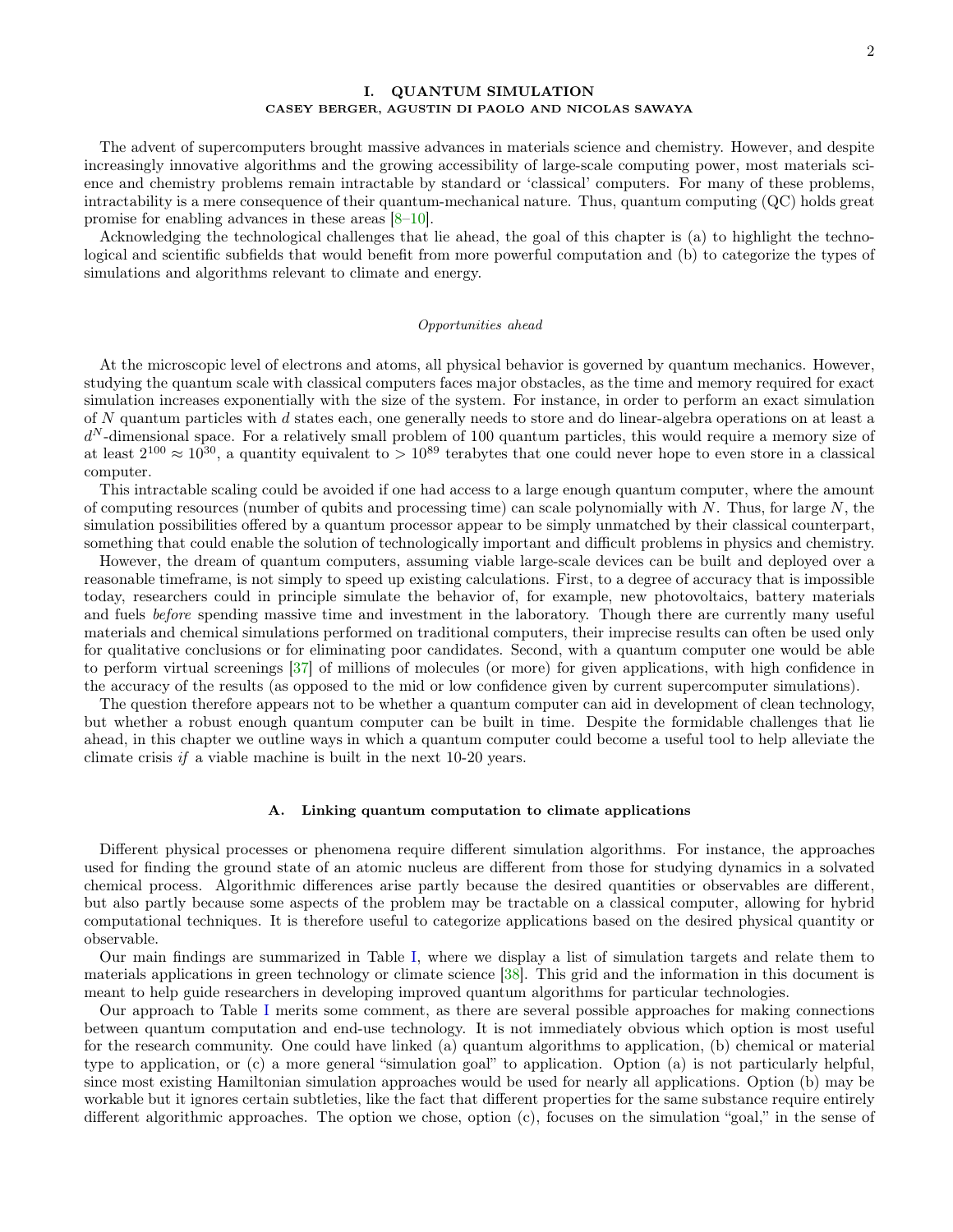

<span id="page-2-0"></span>TABLE I. Relevance of materials and chemistry simulation areas to climate-related technology. Because different rows tend to require distinct quantum algorithmic approaches, this categorization may guide researchers in choosing areas for developing better algorithms. Note that a particular simulation is likely to be relevant to multiple rows (e.g. consider a reaction in solution involving transition metal elements). Dot sizes roughly represent the proportion of application-relevant simulations that would require the given simulation type. Large circles: simulation type very impactful to end-use application; Medium circles: somewhat impactful; hyphen: not impactful.

both target material and desired property. The result is a mix of categorization both by substance (e.g. actinides exhibit relativistic effects while most transition metals do not) and by desired property (e.g. solution chemistry uses different approaches from gas-phase reactivity).

# B. Which climate application will come first?

It would be useful to determine in detail which climate science applications will be the first to benefit from quantum simulation, although such an analysis remains difficult to do. There are approaches based on the phase-estimation algorithm [\[39](#page-10-26)[–41\]](#page-10-27), which are too costly to be implemented on early generations of quantum hardware. An alternative to this approach is the variational quantum eigensolver (VQE) [\[42\]](#page-10-28), which requires the use of a (possibly imperfect) quantum computer and a classical computer working closely together [\[43\]](#page-11-0). Indeed, most "near-term" algorithms fall in the category of VQE and are actively being developed by the academic and industrial communities [\[44](#page-11-1), [45](#page-11-2)].

It is also worth noting that, when designing a quantum algorithm, it is not just the number of qubits but also the quantum circuit depth that must be considered. Roughly speaking, the depth equals the number of computational steps that are needed to execute an algorithm. Circuit-depth is currently the main limitation to realizing quantum computation, illustrated by the fact that the best quantum computers cannot reliably achieve a depth greater than 100 steps [\[46](#page-11-3)]. Hence new research in this direction must continue to focus on reducing the circuit depth through algorithmic improvements.

Another rule of thumb is, unsurprisingly, that simpler systems will be simulatable before complex ones. Hence a problem type that is described by an energy function or cost function with a number of terms that grows linearly with system size will likely be successfully treated before a one that grows quadratically, for example. A poor scaling of the number of terms with system size is likely to increase the circuit depth of a simulation. Though it is beyond the scope of this work, we believe the community would benefit from a detailed and accurate categorization of the problem complexities of different materials and different simulation objectives.

It is unlikely that the first useful quantum simulation will be the one that is most relevant to climate, though the possibility that any climate application will benefit from quantum computation is an exciting prospect. One purpose of this document is to guide future researchers in determining which areas to focus attention.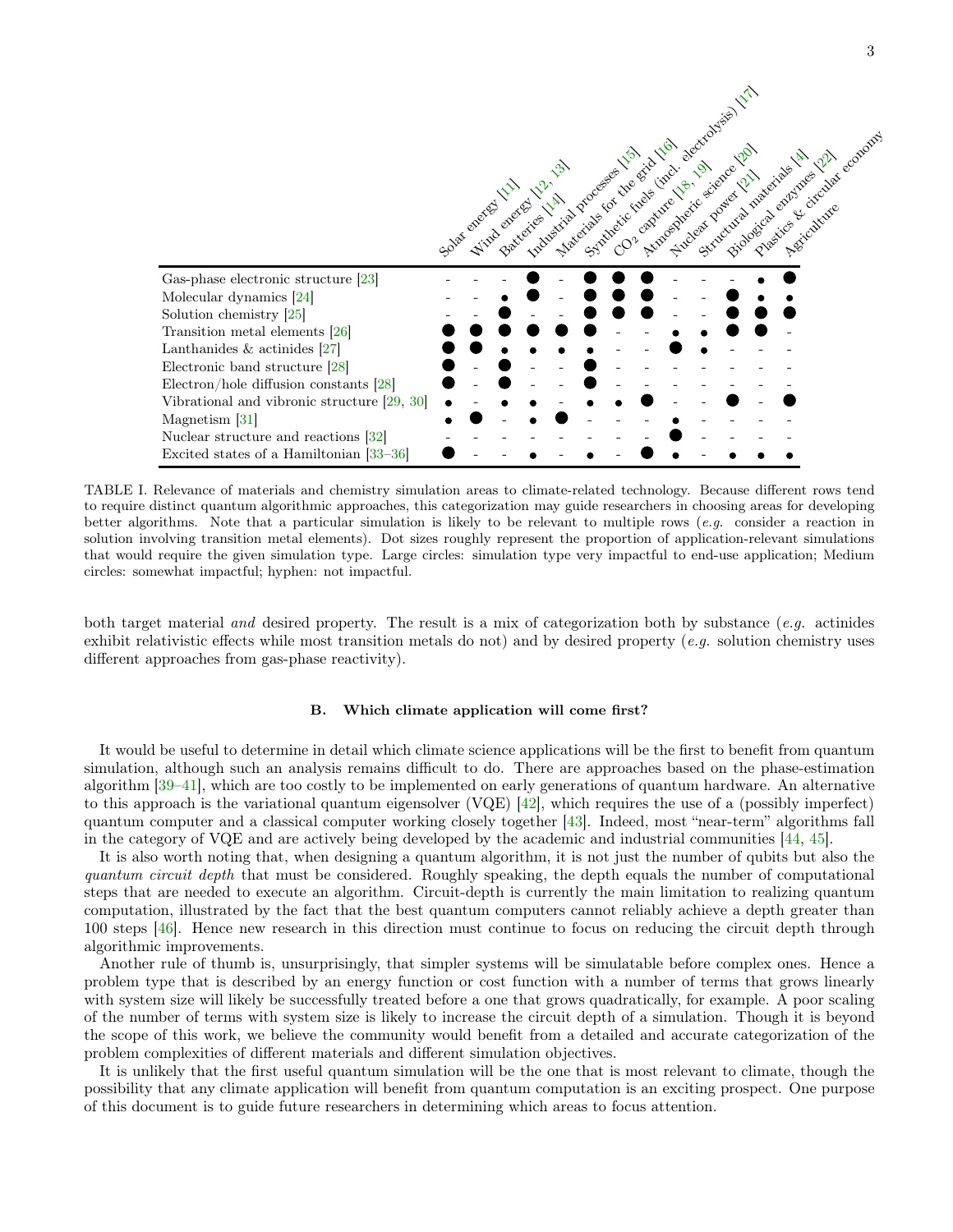# <span id="page-3-0"></span>II. QUANTUM OPTIMIZATION STUART HADFIELD AND MICHAŁ STĘCHŁY

While optimization offers a broad area of potential applications of quantum computing related to climate, at this early stage it remains unclear i) to what degree quantum computers can provide advantages in optimization over classical algorithms in impactful applications of interest, and ii) at what timeframe we can expect to realize such advantages in terms of both hardware and algorithm development. Indeed, quantum approaches to optimization remain an active area of research, both in terms of general algorithms and specific applications, for near-term devices and beyond. Moreover, optimization exhibits the potential for different modes of possible quantum advantage, in particular in either settings of exact or approximate optimization (including heuristics), which have different suitability in different applications, as well as sampling problems. While we outline here several potentially impactful areas directly related to the intersection of optimization and climate change, further research is needed to elucidate specific challenging computational tasks in detail, and their implementation on and potential benefit from quantum devices. For example, a recent paper [\[47](#page-11-4)] considers quantum approaches to problems related to smart-charging of electric vehicles, and observes performance competitive with classical methods. Further work remains to develop the links between such possible computational advantages and the resulting real-world impacts. Hence, Q4Climate encourages further interaction between the climate and quantum communities towards leveraging quantum technologies related to optimization. Much research remains to be done, and we are still at the early stages of understanding the power of quantum approaches to optimization, generally.

#### A. Quantum hardware and algorithms

Though recent quantum hardware has begun to allow the preliminary exploration of quantum approaches to optimization, there is a long way to go before these devices can offer broad real-world impact. Two particular challenges are the capability limitations of existing or near-term hardware, and the fact that in many cases we already have very good polynomial time exact or approximate classical algorithms. On the other hand, as these quantum algorithms are believed to not be efficiently classically simulatable in general, the potential for quantum computational advantage remains tantalizing and further research is required to identify the most promising applications.

The first commercial quantum devices, quantum annealers, were deployed to solve certain classes of hard optimization problems. These devices are severely restricted in the class of algorithms they offer. Despite a decade of experimentation, the scaling advantages offered by such hardware and its future incarnations remains unclear [\[48,](#page-11-5) [49\]](#page-11-6). More recently, quantum gate-model devices have also begun to appear, offering access to a potentially much wider variety of quantum algorithms. We separate, roughly, these algorithms into two classes: 1) near-term quantum algorithms, and 2) fault-tolerant algorithms. Similar to the situation with quantum annealing, near-term algorithms (such as, for example, QAOA [\[50,](#page-11-7) [51](#page-11-8)], or related variational approaches) enable mapping optimization problems to near-term quantum hardware. Despite much recent interest the power, potential advantage, and applicability of these algorithms similarly remains unclear, especially in the context of small noisy real-world devices of the foreseeable future [\[51](#page-11-8), [52\]](#page-11-9). Hence, we are unable to make concrete claims as to the potential advantages and impact towards climate offered in the near-term by either quantum annealers or gate-model quantum computers.

Further afield quantum devices, typically considered in a fault-tolerant regime, offer access to a much wider variety of algorithms. All of the previously mentioned near-term algorithms are expected to perform better on fault-tolerant quantum devices. Similarly, better hardware will allow larger problems to be tackled and larger quantum circuits to be reliably deployed (for example, QAOA on n qubits (variables) with number of layers growing as  $\log n$  or  $\text{poly}(n)$ ). Again, for these methods questions as to what advantages are possible remain promising but unclear. Looking ahead more broadly, the case for quantum advantage is theoretically stronger if we consider algorithms allowed to run for longer than polynomial time in the input size. The standard example is Grover's algorithm for quantum search which achieves quadratic speedup, and in some cases can obtain a similar speedup of classical algorithms. Recent extensions of these ideas include applications to provable speedups (under certain assumptions) for standard optimization algorithms such as branch-and-bound and backtracking tree search, e.g., in the context of constraint satisfaction problems, mathematical programming, and partial differential equations. As these algorithms have stringent quantum hardware requirements (i.e., sufficiently low error rates and long coherence times), they are much less promising to provide a computational advantage in application to climate change within the near term, though remain an important future research direction.

In summary, optimization applications related to climate appear a lucrative, though presently somewhat murky, area for potential quantum advantage in the near future. We encourage further research towards identifying the most promising applications, in particular through enhanced dialogue between the quantum and climate communities, but also from industries such as energy, transport, and operations research. We emphasize that as basic research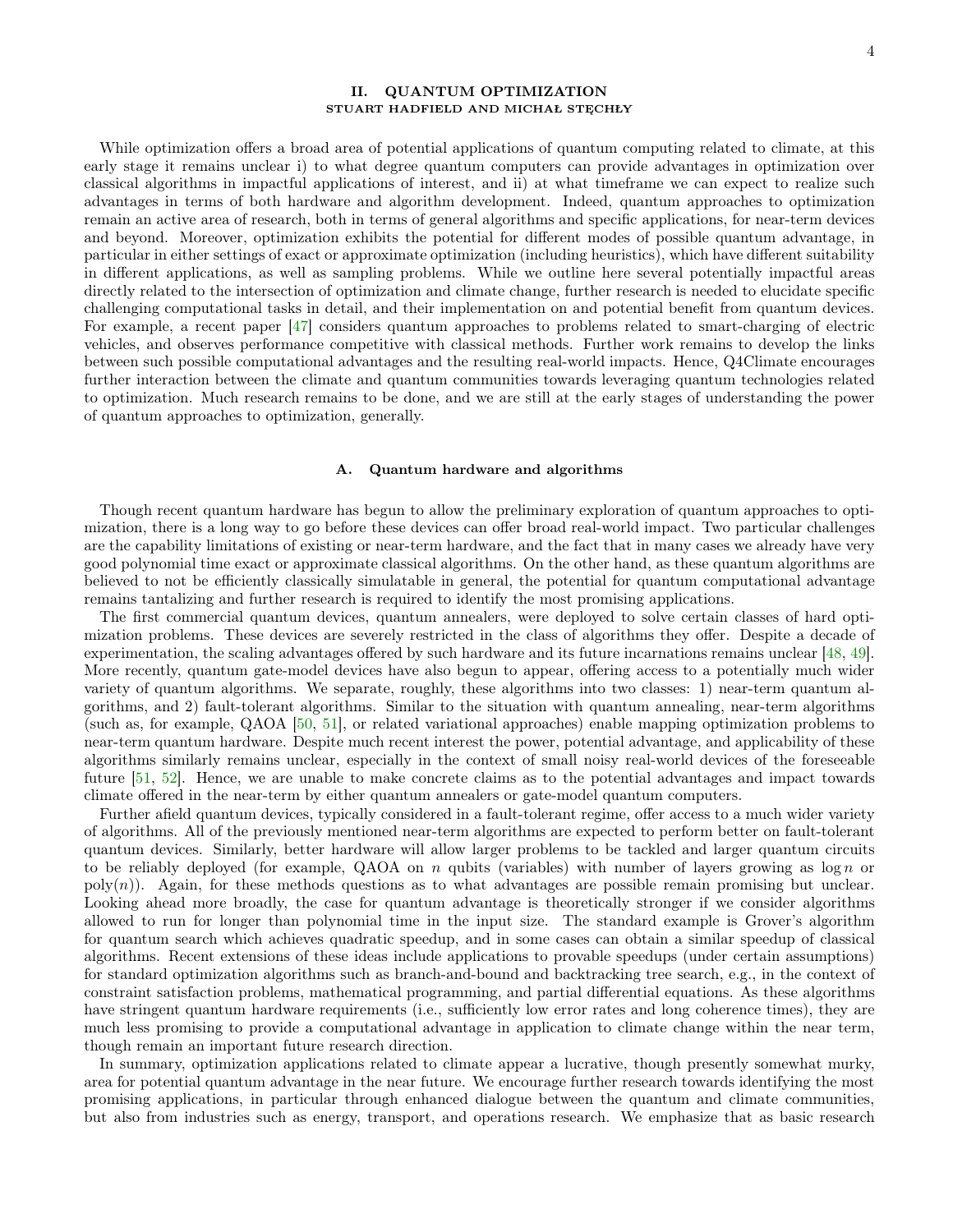continues in quantum optimization, the viewpoints here could potentially change significantly in the near future to reflect the developing science and technology. In particular, quantum computing research can sometimes lead to new and improved classical algorithms, which is a further welcome development.

#### B. Target criteria for optimization applications

We seek problems and application areas that ideally meet two conditions: i) impactful for helping with climate change, and ii) a good fit for quantum resources and potential quantum advantage. We identify the following criteria to guide the selection of such problems:

- Moderate problem size the number of problem variables will be hardware-limited for the foreseeable future, as well as the required algorithm depth and connectivity.
- Non-data intensive applications requiring means of inputting large amounts of classical data (e.g., via  $qRAM$ ) are less likely to be suitable for near-term approaches or hardware.
- Measurable impact optimization aspects can be one part of large industrial processes, and hence the true environmental impact of potential improvement might be challenging to measure, and easy to over or understate. Nevertheless in some applications even marginal improvements can have large impact over time or at scale.
- Impact multiplier how often the problem needs to be solved. For example, quantum computers could be deployed in time-sensitive optimization tasks such as wireless signal decoding [\[53\]](#page-11-10), or allocation in distribution networks, to produce better approximate solutions faster. Alternatively, other applications allow a greater computational effort towards obtaining the best solution possible, such as, for example, optimizing the physical layout of a field of wind turbines.
- Second-order effects impact should be gauged within the wider societal and climate contexts, including possible uninteded consquences. (For example, economic effects of improving automobile fuel efficiency could counterintuitively lead to more cars on the road and an overall increase of emissions...)

#### C. Example applications related to optimization and climate

We briefly mention five initially promising application areas, including a number of examples from the literature. An immediate goal is to further engage with researchers from the climate science, classical optimization, and quantum computing communities as to better elucidate the potential impact of quantum computers, as described above.

- Power and energy: real-time allocation and routing with immediate potential power and energy savings, e.g., static or dynamic grid optimization problems [\[54](#page-11-11), [55\]](#page-11-12) (including load balancing or unit commitment), batteries [\[47](#page-11-4)], renewable energy [\[7,](#page-9-3) [56\]](#page-11-13), and real-time wireless network [\[53,](#page-11-10) [57\]](#page-11-14).
- System layout: design of facilities, manufacturing plants, and supply chains, e.g., wind turbine placement [\[58\]](#page-11-15), hybrid energy system design [\[59,](#page-11-16) [60\]](#page-11-17), and in automotive industry applications [\[61](#page-11-18)].
- Transportation networks: improvements offer direct carbon reductions, e.g., traffic flow and navigation [\[62](#page-11-19)[–64\]](#page-11-20).
- Distribution networks: optimized scheduling and allocation of goods and resources, e.g., potential improved efficiencies in shipping, water distribution [\[65](#page-11-21), [66\]](#page-11-22), buildings and cities [\[67,](#page-11-23) [68\]](#page-11-24).
- Climate mitigation and adaptation: climate [\[69\]](#page-12-0) and weather [\[70\]](#page-12-1) modeling and control [\[71\]](#page-12-2), adaption [\[72\]](#page-12-3), biodiversity and ecosystems [\[73\]](#page-12-4), reducing carbon emissions [\[74\]](#page-12-5).

We remark that an encouraging sign is the deployment of the classical simulated annealing algorithm in applications related to climate, which in some cases may be adapted to give fast quantum algorithms, though further research is required. Similarly, ongoing developments in applications of classical machine learning and artificial intelligence to climate change [\[6](#page-9-8)] may lead to or inspire novel use cases for quantum computers. In the other direction, in some cases, quantum optimization research may also lead to novel "quantum-inspired" classical approaches (e.g., [\[75\]](#page-12-6)).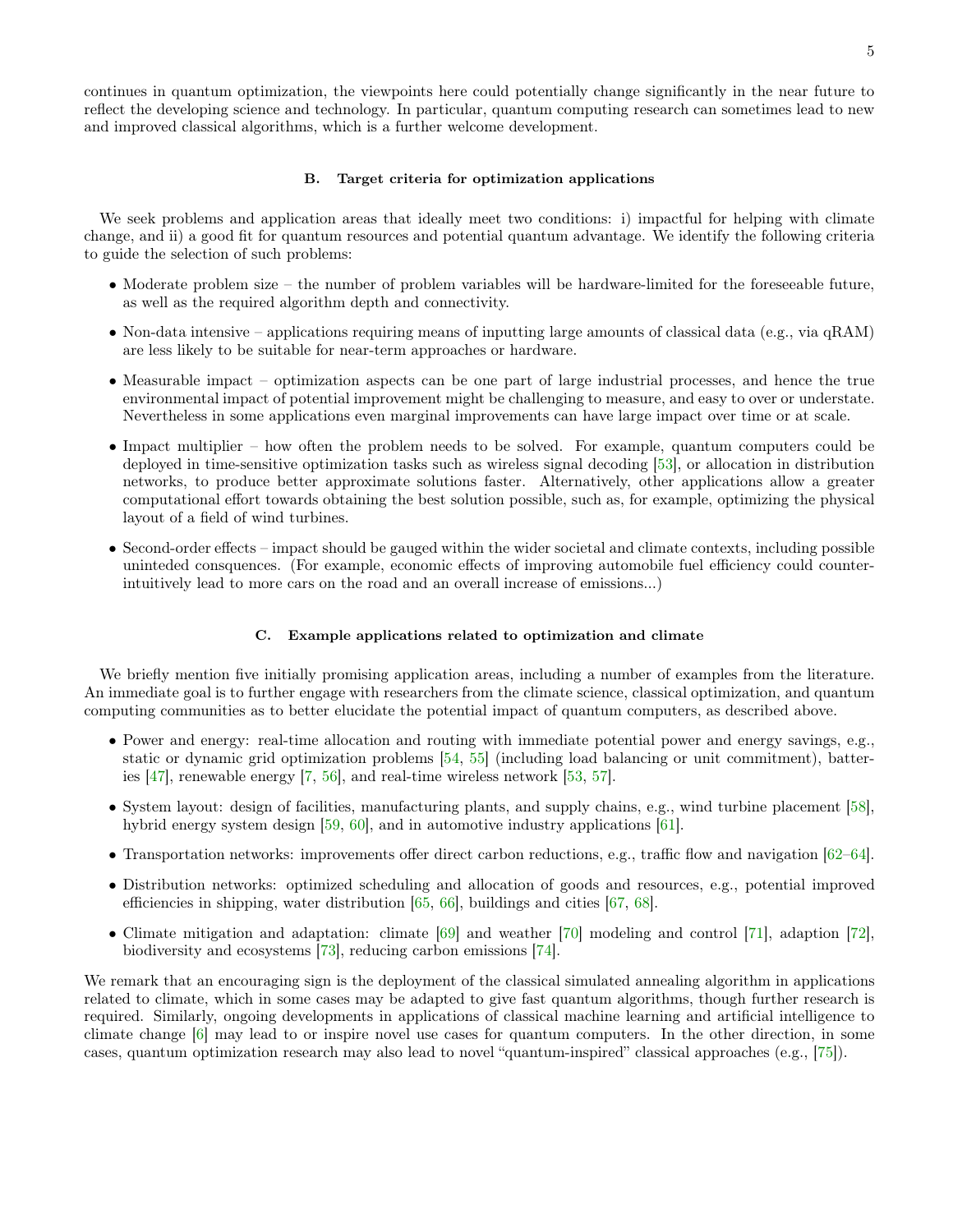# <span id="page-5-0"></span>III. QUANTUM SENSING TRACEY FORREST

Sensors are critical technology in assessing and addressing issues relating to climate change. Current state-of-theart sensing technologies are already used to monitor several climate related properties, such as atmospheric levels of select greenhouse gas emissions and optical properties of aerosol particles. Quantum sensors bring a new paradigm for measuring their environment, enabling efficiencies and correlations that are not possible in the classical world. Applied to climate change, they are anticipated to have transformative impacts across a variety of domains, from electricity to environmental monitoring.

Sensing covers detection, imaging, metrology and navigation. The properties measured include electric and magnetic fields, motion (including acceleration, rotation and gravity), and optical signals. Through quantum sensors, orders of magnitude improvements in sensitivity, selectivity or resource efficiency can potentially be achieved; the power of quantum effectively translates into a dramatic step-function transformation. For example, quantum sensors allow for the measurement of electric and magnetic fields very accurately across many frequencies; drift-free operation, obviating the need for calibration; the ability to sense changes in gravity to reveal potential climate change indicators; non-line-of-sight imaging; and navigation in GPS denied environments.

#### Opportunities for quantum sensing

The intersection of climate change and quantum sensing represents a vast landscape of potential opportunity. This chapter aims to present an initial scan of applications where quantum may offer an advantage over classical sensors. Applications are identified that assign a high value to one or more of the following:

- A classical solution does not yet exist. There are very good classical sensors today. Thus, quantum sensors will be driven by applications where they are found to uniquely meet a need.
- The opportunity calls for greater precision, selectivity or efficiency. This is where the power of quantum may be realized over classical technology.
- A high tech solution is advisable. Quantum technology is often more complex and costly than classical. A workplace with experience in deploying high tech solutions is more likely to enable successful adoption of quantum technology.
- Early adopters exist. Demand-side pull provides a focus for technology development, and supports technology validation and commercialization.
- High impact is expected. Opportunities that offer greater potential to scale, achieve significant emissions reduction and lead to transformational change are of higher priority.

Climate change solution domains offer a way of categorizing quantum sensing applications. Five domains have been identified for this purpose as follows: i) electricity systems, ii) transportation, iii) industry, iv) environmental monitoring and v) society.

### A. Electricity systems

Decarbonizing our energy supply is one of the most important ways humanity can achieve sizable reductions in greenhouse gas emissions. Quantum sensors offer a pathway to higher efficiency solar cells and higher solar fuel conversion efficiency through improved materials characterization and quantum coherent approaches, enhanced remote-sensing for the identification of promising geothermal sources [\[76\]](#page-12-7) or other renewable energy resources [\[77\]](#page-12-8), and more effective monitoring of nuclear plants [\[78,](#page-12-9) [79\]](#page-12-10). Furthermore, while society transitions away from fossil fuels, quantum sensing may help reduce current-system impacts by improving fossil fuel infrastructure maintenance and leak detection.

# B. Transportation

Electric mobility continues to dominate new vehicle investments and is expected to grow significantly in market share. Presently there are technical issues with the diagnosis and prognosis of electric vehicle battery state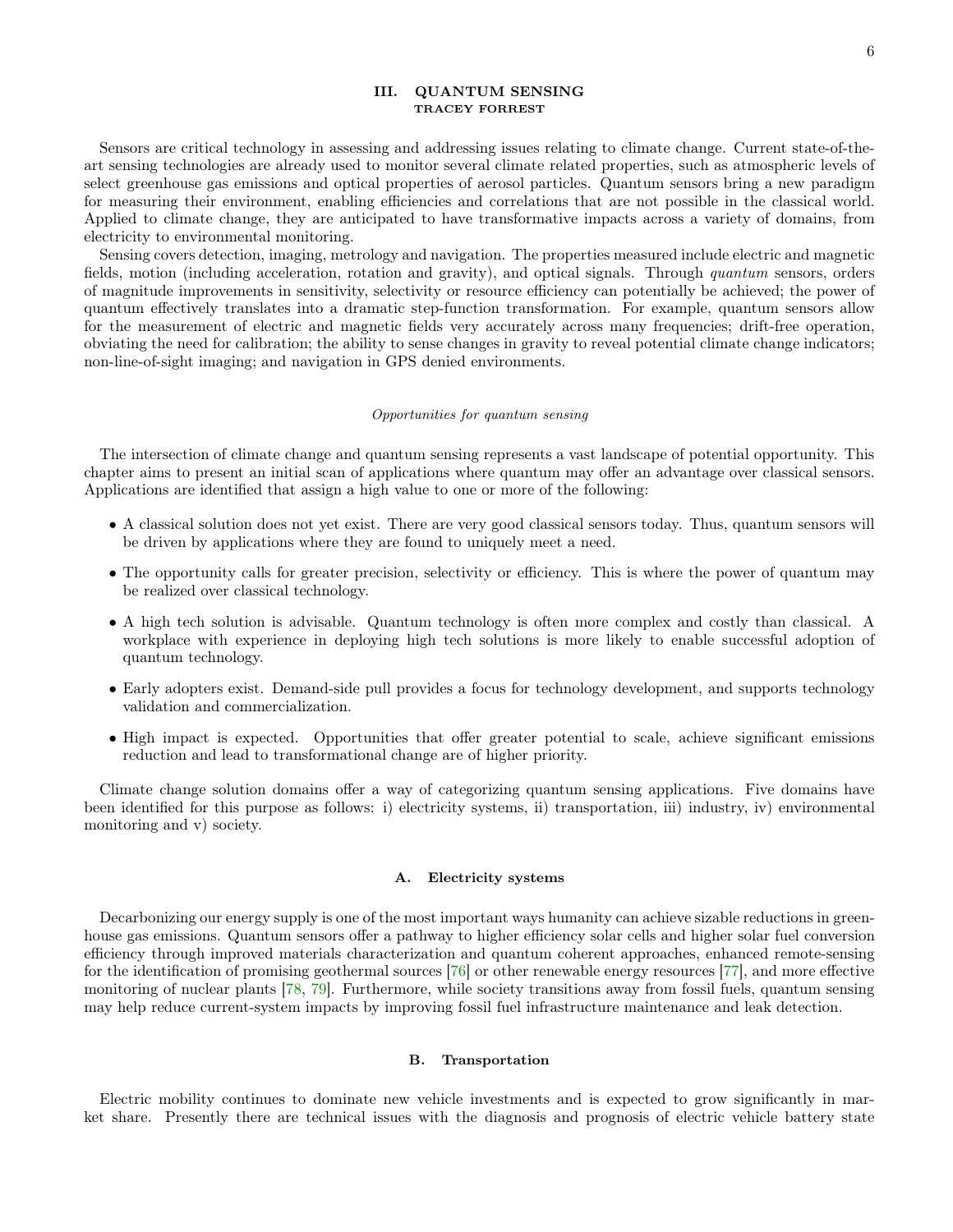of health [\[80\]](#page-12-11), which leads to an opportunity to improve battery performance and lifetime. For example, current state-of-the-art procedures to assess Solid Electrolyte Interphase - a key parameter in battery performance - do not provide an adequate understanding due to measurement difficulties [\[81\]](#page-12-12). Quantum sensors may help to alleviate these challenges by improving our understanding of battery degradation mechanisms [\[82](#page-12-13)]. It's worth noting that neutron interferometry is already applied to battery diagnostics today.

## C. Environmental monitoring

The monitoring of greenhouse gases is critical to assess the state of climate change [\[83](#page-12-14)[–85\]](#page-12-15). Satellites are used in a variety of settings to monitor methane, carbon dioxide and other gases. Accurate readings of methane, in particular, are difficult to obtain because of spectral interference from other gases in spectroscopy, a challenge quantum sensors may overcome. Quantum sensors may also be used to identify and monitor greenhouse gas emissions via satellite over large areas such as peatlands [\[86\]](#page-12-16). Moreover, aerosols, which play an important role in climate change, also currently suffer from sensing limitations that may be addressed through quantum technologies [\[87](#page-12-17)].

Ice sheet melting dynamics and sea-level rise are crucial parts of climate change models. Their monitoring, through optical properties suitable for quantum sensing, would provide important data to climate modelers [\[88](#page-12-18)]. In addition, quantum gravimeters deployed via satellite may lead to a better understanding of a broader set of indicators and mechanisms of the global climate system including global mass variations, earth's response to natural and humaninduced forces and monitoring of polar regions for example [\[89](#page-12-19)].

#### D. Industry

Monitoring of specific and relevant environmental targets can be used to reduce industrial contributions to climate change. Some promising applications include precision agriculture [\[90](#page-12-20)] and cattle management [\[91\]](#page-13-0). For example, measuring biomarkers of methane emissions in cattle may enable the selection of cattle for breeding which emit less methane and ultimately may lower agricultural greenhouse gas emissions [\[92\]](#page-13-1).

Quantum sensors can be used to image magnetic fields with unprecedented performance, which may in turn lead to an acceleration in the development of smart materials for a variety of applications highly relevant to climate change. For example, today's expertise in mapping heterogeneous magnetic materials with submicron resolution offers the potential to probe multi-phase magnetic solids for beyond Moore's law information processing (with commensurate gains to energy performance) [\[93](#page-13-2)].

## E. Society

Quantum sensors may benefit public health and disaster response efforts. For example, accurate identification of hazards may help inform evacuation planning. Quantum sensors also offer the potential to improve climate risk scenarios by providing new or more accurate climate information on important indicators such as flooding and forest fire prediction. Quantum gravimeters are already being studied for use in volcano hazard assessments and mitigation plans [\[94\]](#page-13-3).

The potential applications and benefits of quantum sensing to climate change are broad. Opportunities exist today across electricity, transportation, industry, environmental monitoring, and society, among others. Identifying the most important targets for quantum sensors, and analyzing their enhanced impact for climate change, will serve to guide and catalyze their development.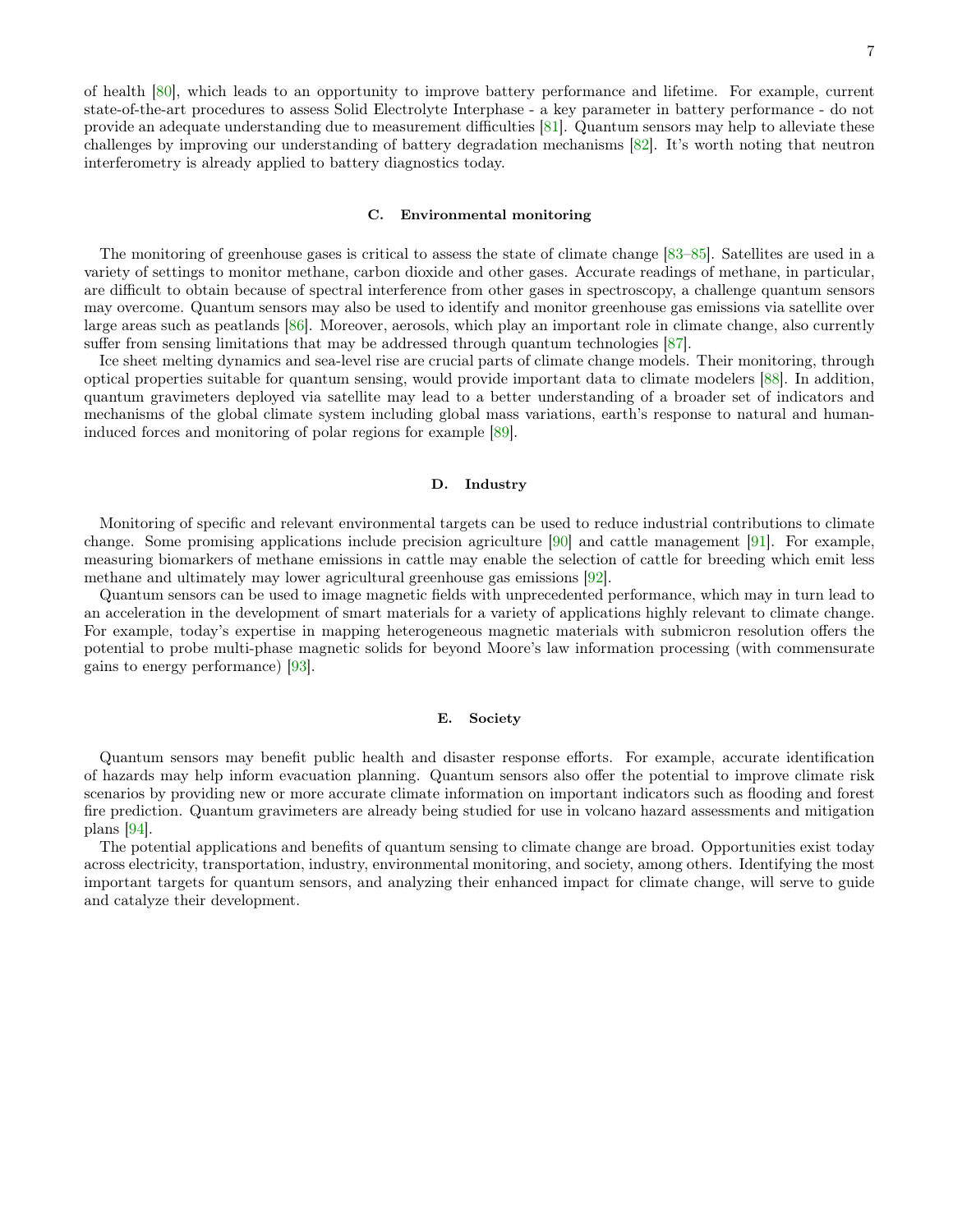## <span id="page-7-0"></span>IV. ENERGY EFFICIENCY OF QUANTUM COMPUTERS KARL THIBAULT

The potential of using quantum computers to solve problems that are at present impossible on supercomputers is becoming widely known, even in the general public. However, even if quantum computers were not able to achieve a speedup in computing time compared to classical computers for a given problem, using them might still provide an advantage. Indeed, quantum computers could possibly provide an increase in efficiency in terms of the physical resources required, such as the total energy needed to complete a given calculation. Simply comparing two existing devices, the D-Wave 2000Q which consumes 25 kW [\[95](#page-13-4)] and the Summit supercomputer which consumes 13 MW of power [\[96](#page-13-5)], shows a difference in energy consumption of approximately four orders of magnitude. This lower energy cost comes from lower cooling requirements, as well as lower power needed to operate the computing units. Saving megawatt-hours of energy drastically lowers the environmental footprint of computing, as well as saving millions of dollars.

However, it is important to note that the D-Wave device and a supercomputer differ significantly in the type of problems they can solve. We classify quantum computing devices in three categories: single-purpose devices, Noisy Intermediate-Scale Quantum (NISQ) devices [\[1](#page-9-0)] and fault-tolerant devices. Single-purpose devices, such as the D-Wave 2000Q, are designed to implement a specific algorithm, in this case quantum annealing. NISQ devices are made up of, as their name implies, a limited amount of imperfect qubits over which we exercise imperfect control. Finally, a *fault-tolerant quantum computer's* qubits are protected from errors using quantum error correction and an appropriate hardware design. Fault-tolerant devices are the most directly comparable to today's supercomputers, but unfortunately remain far from attainable in the near term.

Indeed, because we are still in the NISQ era, comparisons such as the one made above are often considered murky. However, these are the only comparisons that can currently be made accurately, rather than speculatively. We will thus focus our attention on comparing classical and quantum devices on a specific demonstrated computation that has already been achieved in the literature. For this purpose, we have chosen the quantum supremacy experiment, where Google claimed that their quantum computer provided a speedup over Summit [\[97](#page-13-6)]. This report aims to assess the efficiency difference between classical and quantum computation in this specific example. However, comparing the efficiency of two different devices is a complex task. To simplify it, the lifetime of a specific device can be split into three parts: production, operation and end-of-life. Here, we will focus on the operation of the devices. Some brief comments will be made regarding production and end-of-life considerations.

#### A. Operating costs

Operating costs can be separated into four categories: electricity, facilities, personnel and hardware/software. Electricity costs (including cooling) are calculated as follows:

Operating time  $*$  power use  $*$  cost of kWh = electricity costs.

Let's assume 0.1  $\frac{1}{2}$ /kWh for electricity costs. Let's also assume that Google's quantum supremacy calculation can be done in 200 seconds on a quantum computer [\[97\]](#page-13-6) and in 2.5 days on Summit [\[98\]](#page-13-7). Finally, let's assume 25 kW of power usage for the quantum computer, which is a good approximation if it is a superconducting chip housed inside a dilution refrigeration (taking into account cooling and all operation electronics) [\[99](#page-13-8)]. This is to be compared with Summit's 13 MW of power usage [\[96\]](#page-13-5).

For the classical computer, we obtain:  $60 h * 13000 kW * 0.1 \text{ %/}kWh = 78,000 \text{ %.}$ 

For the quantum computer, we obtain:  $0.056 h * 25 kW * 0.1 \text{ %}/kWh = 0.14 \text{ %}.$ 

Quantum computation of this specific problem costs 557 000 times less than the same computation done on a supercomputer. Observe that this is in part due to the lower power consumption of quantum computers, not strictly because the quantum computation is faster, as if both computations took the same time the quantum computation would still cost 520 times less. Without specifying the problem to be solved and the speed of computation, operational costs for a full year are 21.9 k\$ for a superconducting quantum computer vs 11.39 M\$ for Summit. Even if Google's quantum supremacy's claim was incorrect and their quantum computer did not provide a speedup, the fact that it could compete with Summit, the world's fastest supercomputer at the time, is an incredible feat in itself. Considering that Google's chip fits into a dilution refrigerator and needs less than one hundred laboratory grade electronic machines to operate — compared to Summit's 9216 CPUs, 27648 GPUs and other classical control components — it definitely seems more power efficient. Moreover, power consumption should not scale rapidly with the number of qubits, at least initially, as a chip with some thousands of qubits can still fit in a dilution fridge.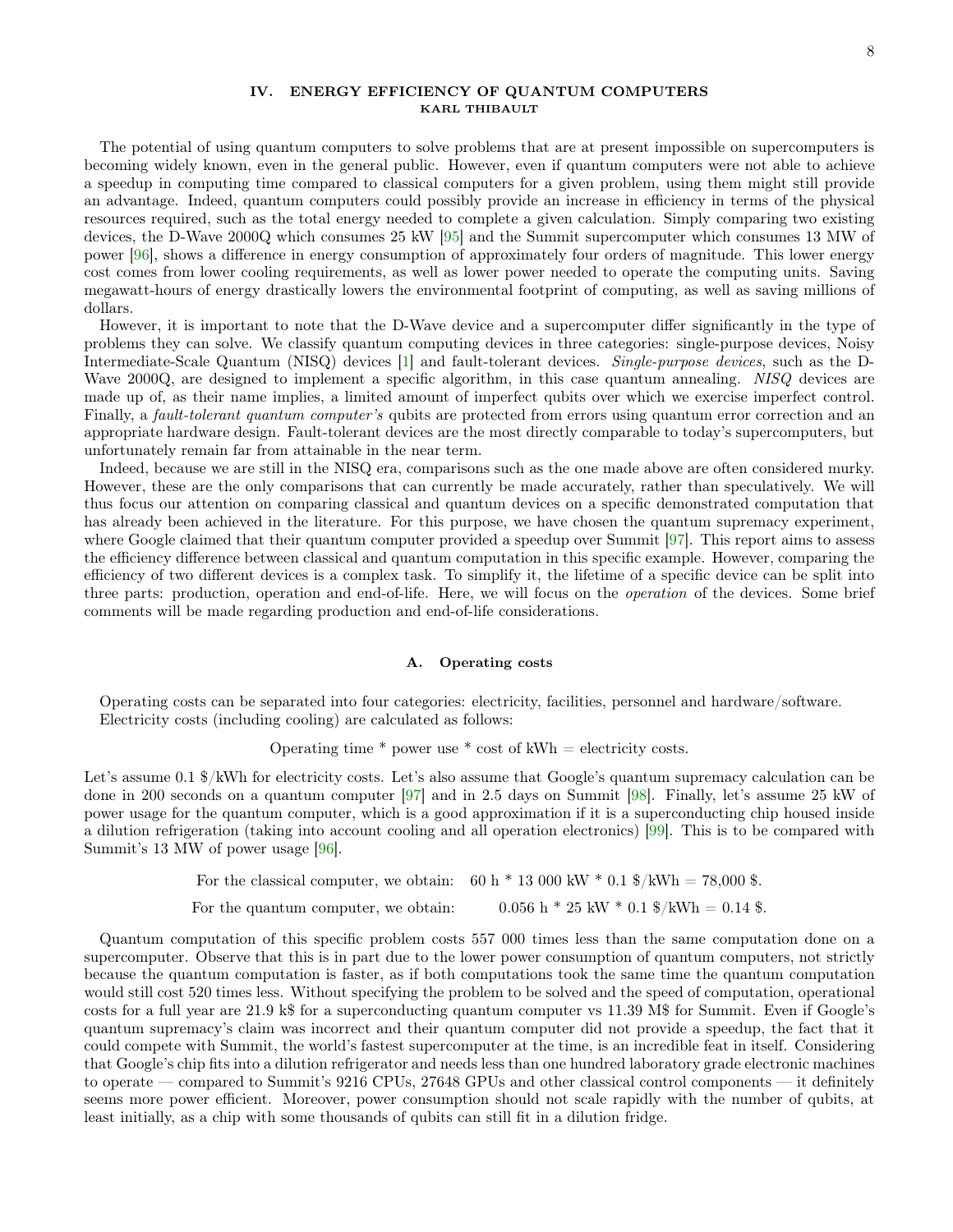Facilities costs include rent and water usage costs. They are similar for both types of computers, although we can expect that quantum computers will need much less space than supercomputers do as of today. Even if some predictions of fault-tolerant computers anticipate that their initial size could be as huge as many football fields [\[100\]](#page-13-9), one can hope that further development will lead to decreased size just as for classical computers in the past decades. This report will not dive deeper into this area, as it is yet unclear if there is a gain to achieve in this area. If any, this gain will surely be much less than for electricity costs. One specific area which might be worth studying in more details, because of its environmental impact, is the difference in water consumption for cooling and other purposes such as fabrication. This is however out of the scope of this report.

Personnel costs are similar for both types of computers, as both need a team of ten to fifty people to run. This amounts to ∼1-5 M\$ per year. Gains are not expected in this area, nor does it have much of an impact on the environment per se.

Hardware and software costs are mostly for buying the equipment necessary to run the computers, as well as maintenance costs to repair dysfunctional parts. First of all, we suppose software costs to be minimal compared to the hardware, as the operation of software is in essence free once acquired (or subject to typically negligible recurring fees). On the hardware side, maintenance costs can be substantial, but are negligible compared to the upfront costs over a reasonable length of time. Indeed, Summit for example is composed of 27648 GPUs and 9216 CPUs, for which the total cost amounts to ∼ 325 M\$ [\[96\]](#page-13-5). Quantum computers, on the other hand, cannot yet simply be bought. One can estimate the costs of all the cooling ( $∼ 1$  M\$) and electronics to operate them (10-20 M\$), but the cost of the actual chip is yet undetermined. It is thus currently impossible to assess the cost difference accurately.

Finally, this assessment does not take into account research and development of new hardware or software, which are substantial investments for both types of computers.

#### B. Other factors

This assessment covers only a small portion of the footprint of quantum computers. In particular, it highlights the reduction in electricity consumption that could be achieved from operating quantum computers versus classical supercomputers. More thorough studies are needed to clarify the difference in overall operating costs, but also in fabrication and environmental costs such as non-renewable material or heavy metal use, as well as the biodiversity and ecosystem impact of the fabrication chain including the end-of-life phase. Even if chips themselves need approximately the same amount of heavy or non-renewable materials to create, quantum computers of today have only one chip compared to the tens of thousands of chips in supercomputers. This could be a huge reduction in the use of those materials but, in the long-term, quantum error correction schemes might need a very large number of classical and/or quantum chips to operate, counterbalancing this reduction. In any case, there is a very clear need for deeper analysis of the advantage of using quantum devices, not for their speed, but their efficiency.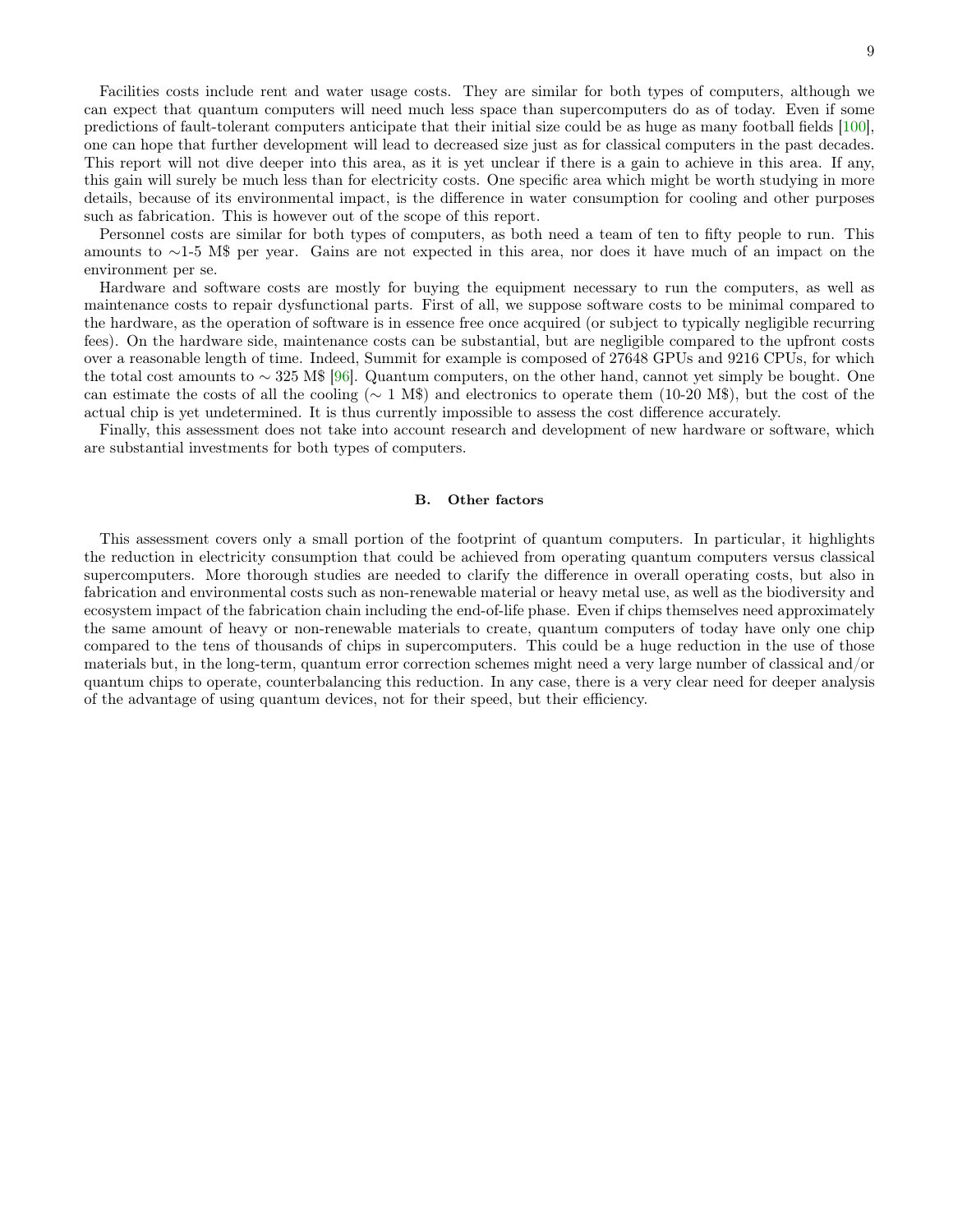## <span id="page-9-4"></span>V. CONCLUSION

As quantum technologies continue to develop, it is important to assess how they may be best utilized to provide realworld impact. Here, we argue that the advent of large and accurate quantum computers could provide efficient methods to simulate a host of challenging physical systems that are crucial to tackle climate-change related problems in energy, industrial processes, atmospheric science, and other sectors. Similarly, quantum approaches to optimization could provide benefits in areas including renewable energy, systems layout, transportation, distribution, and direct climate modeling and mitigation, though their precise advantages over classical computers requires further investigation. More generally, it could be useful to use quantum computers not only for their speed-up in certain use-cases, but for their improved energy efficiency. Quantum sensors could be relevant for climate mitigation, as they can provide improved sensitivity, selectivity and efficiency gains across a wide variety of application domains. In each case, it is important to continue to identify and analyze specific applications having the greatest possible impact, as well as investigate technological innovations such as improved algorithms and hardware towards enabling their successful implementation as soon as possible.

Promising areas not discussed in this preliminary assessment include quantum machine learning and quantum approaches for solving differential equations, among others. We are optimistic that increased dialogue between the quantum and climate science communities will help to further identify useful quantum approaches for climate, as well as critical bottlenecks where quantum technologies could be the most effective.

The scope and alarming pace of climate change only serves to underscore the importance and urgency of drawing the promise of advanced technologies closer to climate impact today. Indeed, the ongoing development of quantum technologies is contemporaneous with the adverse effects of a changing climate; we are hopeful the former wins the race.

## ACKNOWLEDGEMENTS

We acknowledge the guidance and contribution of Q4Climate's advisory board members: Alán Aspuru-Guzik, Alexandre Blais, Ron Dembo, Nicolas Farina, Michele Mosca, Kristin Persson, Brian Chol Soo Standen and Krysta Svore. We thank the members of the ClimateChangeAI initiative David Rolnick and Priya L. Donti. We also thank Monika Barcikowska, Alexandru Petrescu, Jean-Pierre Blanchet and Christian Sarra-Bournet for fruitful discussions.

- <span id="page-9-0"></span>[1] John Preskill. Quantum Computing in the NISQ era and beyond. Quantum, 2:79, August 2018. Publisher: Verein zur Förderung des Open Access Publizierens in den Quantenwissenschaften.
- <span id="page-9-1"></span>[2] Yuri Alexeev, Dave Bacon, Kenneth R Brown, Robert Calderbank, Lincoln D Carr, Frederic T Chong, Brian DeMarco, Dirk Englund, Edward Farhi, Bill Fefferman, et al. Quantum computer systems for scientific discovery. PRX Quantum, 2(1):017001, 2021.
- <span id="page-9-2"></span>[3] Ottmar Edenhofer, Ramón Pichs-Madruga, Youba Sokona, Kristin Seyboth, Susanne Kadner, Timm Zwickel, Patrick Eickemeier, Gerrit Hansen, Steffen Schlömer, Christoph von Stechow, et al. Renewable energy sources and climate change mitigation: Special report of the intergovernmental panel on climate change. Cambridge University Press, 2011.
- <span id="page-9-7"></span>[4] Fischedick M., J. Roy, A. Abdel-Aziz, A. Acquaye, J. M. Allwood, J.-P. Ceron, Y. Geng, H. Kheshgi, A. Lanza, D. Perczyk, L. Price, E. Santalla, C. Sheinbaum, , and K. Tanaka. Climate Change 2014: Mitigation of Climate Change. Contribution of Working Group III to the Fifth Assessment Report of the Intergovernmental Panel on Climate Change, chapter 10. Cambridge University Press, Cambridge, United Kingdom and New York, NY, USA, 2014.
- [5] Monica G Turner, W John Calder, Graeme S Cumming, Terry P Hughes, Anke Jentsch, Shannon L LaDeau, Timothy M Lenton, Bryan N Shuman, Merritt R Turetsky, Zak Ratajczak, et al. Climate change, ecosystems and abrupt change: science priorities. Philosophical Transactions of the Royal Society B, 375(1794):20190105, 2020.
- <span id="page-9-8"></span>[6] David Rolnick, Priya L Donti, Lynn H Kaack, Kelly Kochanski, Alexandre Lacoste, Kris Sankaran, Andrew Slavin Ross, Nikola Milojevic-Dupont, Natasha Jaques, Anna Waldman-Brown, et al. Tackling climate change with machine learning. arXiv preprint arXiv:1906.05433, 2019.
- <span id="page-9-3"></span>[7] Annarita Giani. Quantum computing opportunities in renewable energy. Nature Computational Science, 1(2):90–91, 2021.
- <span id="page-9-5"></span>[8] Yudong Cao, Jonathan Romero, Jonathan P Olson, Matthias Degroote, Peter D Johnson, Mária Kieferová, Ian D Kivlichan, Tim Menke, Borja Peropadre, Nicolas PD Sawaya, et al. Quantum chemistry in the age of quantum computing. Chemical reviews, 119(19):10856–10915, 2019.
- [9] Bela Bauer, Sergey Bravyi, Mario Motta, and Garnet Kin-Lic Chan. Quantum algorithms for quantum chemistry and quantum materials science. Chemical Reviews, 0(0):null, 0.
- <span id="page-9-6"></span>[10] Sam McArdle, Suguru Endo, Alán Aspuru-Guzik, Simon C. Benjamin, and Xiao Yuan. Quantum computational chemistry. Rev. Mod. Phys., 92:015003, Mar 2020.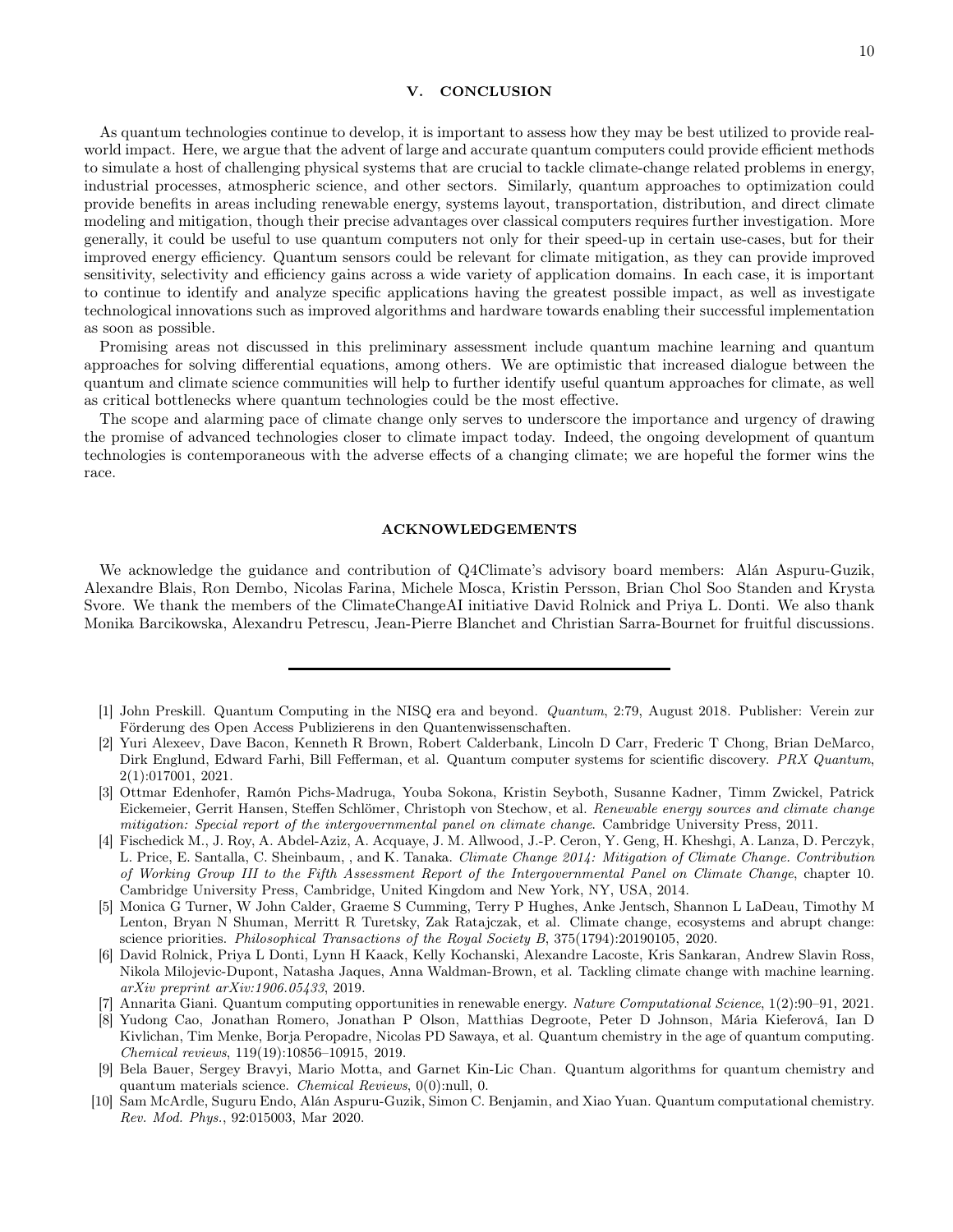- <span id="page-10-2"></span>[11] Pabitra K. Nayak, Suhas Mahesh, Henry J. Snaith, and David Cahen. Photovoltaic solar cell technologies: analysing the state of the art. Nature Reviews Materials, 4(4):269–285, mar 2019.
- <span id="page-10-3"></span>[12] Lijin Thomas and M. Ramachandra. Advanced materials for wind turbine blade- a review. Materials Today: Proceedings, 5(1, Part 3):2635–2640, 2018. International Conference on Advanced Materials and Applications (ICAMA 2016), June 15-17, 2016, Bengaluru, Karanataka, INDIA.
- <span id="page-10-4"></span>[13] Wallace Matizamhuka. The impact of magnetic materials in renewable energy-related technologies in the 21st century industrial revolution: The case of south africa. Advances in Materials Science and Engineering, 2018:1–9, nov 2018.
- <span id="page-10-5"></span>[14] B. Dunn, H. Kamath, and J.-M. Tarascon. Electrical energy storage for the grid: A battery of choices. Science, 334(6058):928–935, nov 2011.
- <span id="page-10-6"></span>[15] Zhiyuan Fan Julio Friedmann and Ke Tang. Low-carbon heat solutions for heavy industry: Sources, options, and costs today. Technical report, Columbia Center on Global Energy Policy, New York NY, October 2019.
- <span id="page-10-7"></span>[16] Turgut M. Gür. Review of electrical energy storage technologies, materials and systems: challenges and prospects for large-scale grid storage. Energy Environ. Sci., 11:2696–2767, 2018.
- <span id="page-10-8"></span>[17] Severin Hänggi, Philipp Elbert, Thomas Bütler, Urs Cabalzar, Sinan Teske, Christian Bach, and Christopher Onder. A review of synthetic fuels for passenger vehicles. *Energy Reports*, 5:555–569, 2019.
- <span id="page-10-9"></span>[18] Pavel Tcvetkov, Alexey Cherepovitsyn, and Sergey Fedoseev. The changing role of CO2 in the transition to a circular economy: Review of carbon sequestration projects. Sustainability, 11(20), 2019.
- <span id="page-10-10"></span>[19] R. Ben-Mansour, M.A. Habib, O.E. Bamidele, M. Basha, N.A.A. Qasem, A. Peedikakkal, T. Laoui, and M. Ali. Carbon capture by physical adsorption: Materials, experimental investigations and numerical modeling and simulations – A review. Applied Energy, 161:225–255, 2016.
- <span id="page-10-11"></span>[20] John H. Seinfeld and Spyros N. Pandis. Atmospheric Chemistry and Physics: From Air Pollution to Climate Change. Wiley, 3 edition, 2016.
- <span id="page-10-12"></span>[21] MIT. The future of nuclear energy in a carbon-constrained world. Technical report, Massachusetts Institute of Technology, Cambridge, MA, USA, 2018.
- <span id="page-10-13"></span>[22] Mohd Fahmi Othman, Abdullah Adam, G. Najafi, and Rizalman Mamat. Green fuel as alternative fuel for diesel engine: A review. Renewable and Sustainable Energy Reviews, 80:694–709, 2017.
- <span id="page-10-14"></span>[23] Attila Szabo and Neil S. Ostlund. Modern Quantum Chemistry: Introduction to Advanced Electronic Structure Theory. Dover, 1 edition, 1996.
- <span id="page-10-15"></span>[24] Thomas E. Markland and Michele Ceriotti. Nuclear quantum effects enter the mainstream. Nature Reviews Chemistry, 2(3), feb 2018.
- <span id="page-10-16"></span>[25] Sylvio Canuto. Solvation Effects on Molecules and Biomolecules. Springer, 1 edition, 2008.
- <span id="page-10-17"></span>[26] V. E. Elfving, B. W. Broer, M. Webber, J. Gavartin, M. D. Halls, K. P. Lorton, and A. Bochevarov. How will quantum computers provide an industrially relevant computational advantage in quantum chemistry? arXiv, 2020.
- <span id="page-10-18"></span>[27] Hiroshi Tatewaki, Shigeyoshi Yamamoto, and Yasuyo Hatano. Relativistic effects in the electronic structure of atoms. ACS Omega, 2(9):6072–6080, sep 2017.
- <span id="page-10-19"></span>[28] Efthimios Kaxiras. Atomic and Electronic Structure of Solids. Cambridge University Press, 1 edition, 2003.
- <span id="page-10-20"></span>[29] Sam McArdle, Alexander Mayorov, Xiao Shan, Simon Benjamin, and Xiao Yuan. Digital quantum simulation of molecular vibrations. Chemical Science, 10(22):5725–5735, 2019.
- <span id="page-10-21"></span>[30] Nicolas P. D. Sawaya, Francesco Paesani, and Daniel P. Tabor. Near- and long-term quantum algorithmic approaches for vibrational spectroscopy, 2020.
- <span id="page-10-22"></span>[31] C. Siouani, S. Mahtout, and F. Rabilloud. Structure, stability, and electronic properties of niobium-germanium and tantalum-germanium clusters. Journal of Molecular Modeling, 25(5), apr 2019.
- <span id="page-10-23"></span>[32] Shuichiro Ebata. Studies on nuclear structure and nuclear dynamics using Cb-TDHFB. Frontiers in Physics, 8, apr 2020.
- <span id="page-10-24"></span>[33] Oscar Higgott, Daochen Wang, and Stephen Brierley. Variational quantum computation of excited states. Quantum, 3:156, jul 2019.
- [34] Tyson Jones, Suguru Endo, Sam McArdle, Xiao Yuan, and Simon C. Benjamin. Variational quantum algorithms for discovering Hamiltonian spectra. Phys. Rev. A, 99:062304, Jun 2019.
- [35] Mario Motta, Chong Sun, Adrian T. K. Tan, Matthew J. O'Rourke, Erika Ye, Austin J. Minnich, Fernando G. S. L. Brandão, and Garnet Kin-Lic Chan. Determining eigenstates and thermal states on a quantum computer using quantum imaginary time evolution. Nat. Phys.,  $16(2):205-210$ , nov 2019.
- <span id="page-10-25"></span>[36] Pauline J Ollitrault, Abhinav Kandala, Chun-Fu Chen, Panagiotis Kl Barkoutsos, Antonio Mezzacapo, Marco Pistoia, Sarah Sheldon, Stefan Woerner, Jay Gambetta, and Ivano Tavernelli. Quantum equation of motion for computing molecular excitation energies on a noisy quantum processor. arXiv, 2019.
- <span id="page-10-0"></span>[37] Anubhav Jain, Yongwoo Shin, and Kristin A. Persson. Computational predictions of energy materials using density functional theory. Nature Reviews Materials, 1(1), jan 2016.
- <span id="page-10-1"></span>[38] Steven Chu, Yi Cui, and Nian Liu. The path towards sustainable energy. Nature Materials, 16(1):16–22, dec 2016.
- <span id="page-10-26"></span>[39] Alán Aspuru-Guzik, Anthony D Dutoi, Peter J Love, and Martin Head-Gordon. Simulated quantum computation of molecular energies. Science, 309(5741):1704–1707, 2005.
- [40] Dave Wecker, Bela Bauer, Bryan K Clark, Matthew B Hastings, and Matthias Troyer. Gate-count estimates for performing quantum chemistry on small quantum computers. Physical Review A, 90(2):022305, 2014.
- <span id="page-10-27"></span>[41] Markus Reiher, Nathan Wiebe, Krysta M Svore, Dave Wecker, and Matthias Troyer. Elucidating reaction mechanisms on quantum computers. Proceedings of the National Academy of Sciences, 114(29):7555–7560, 2017.
- <span id="page-10-28"></span>[42] Alberto Peruzzo, Jarrod McClean, Peter Shadbolt, Man-Hong Yung, Xiao-Qi Zhou, Peter J Love, Alán Aspuru-Guzik, and Jeremy L O'brien. A variational eigenvalue solver on a photonic quantum processor. Nature communications, 5(1):1–7,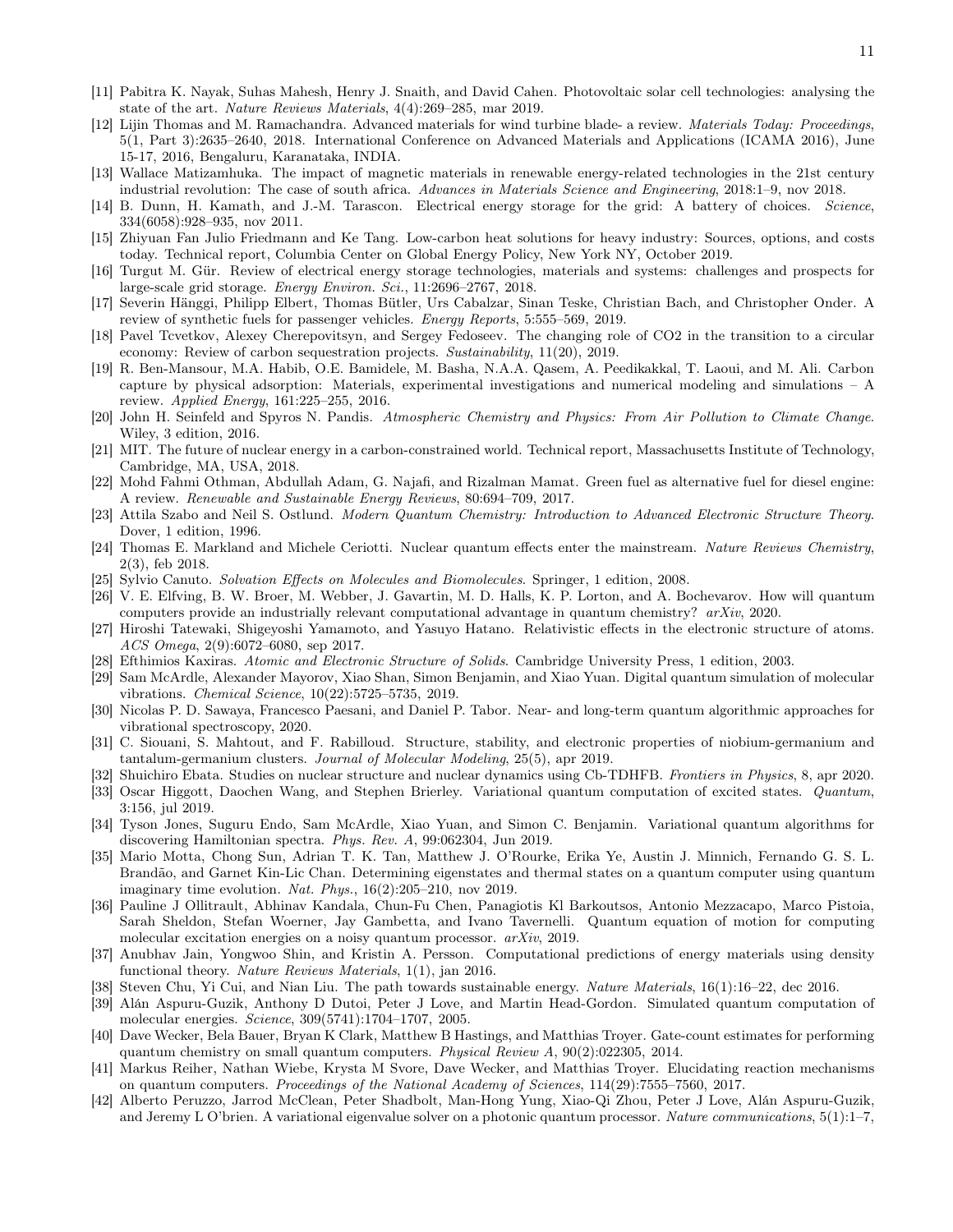2014.

- <span id="page-11-0"></span>[43] M. Cerezo, Andrew Arrasmith, Ryan Babbush, Simon C. Benjamin, Suguru Endo, Keisuke Fujii, Jarrod R. McClean, Kosuke Mitarai, Xiao Yuan, Lukasz Cincio, and Patrick J. Coles. Variational quantum algorithms, 2020.
- <span id="page-11-1"></span>[44] John Preskill. Quantum computing in the nisq era and beyond. Quantum, 2:79, 2018.
- <span id="page-11-2"></span>[45] Kishor Bharti, Alba Cervera-Lierta, Thi Ha Kyaw, Tobias Haug, Sumner Alperin-Lea, Abhinav Anand, Matthias Degroote, Hermanni Heimonen, Jakob S Kottmann, Tim Menke, et al. Noisy intermediate-scale quantum (nisq) algorithms. arXiv preprint arXiv:2101.08448, 2021.
- <span id="page-11-3"></span>[46] Frank Arute, Kunal Arya, Ryan Babbush, Dave Bacon, Joseph C Bardin, Rami Barends, Rupak Biswas, Sergio Boixo, Fernando GSL Brandao, David A Buell, et al. Quantum supremacy using a programmable superconducting processor. Nature, 574(7779):505–510, 2019.
- <span id="page-11-4"></span>[47] Constantin Dalyac, Loïc Henriet, Emmanuel Jeandel, Wolfgang Lechner, Simon Perdrix, Marc Porcheron, and Margarita Veshchezerova. Qualifying quantum approaches for hard industrial optimization problems. A case study in the field of smart-charging of electric vehicles.  $arXiv:2012.14859$  [quant-ph], December 2020. arXiv: 2012.14859.
- <span id="page-11-5"></span>[48] Tameem Albash and Daniel A. Lidar. Adiabatic quantum computation. Reviews of Modern Physics, 90(1):015002, January 2018. Publisher: American Physical Society.
- <span id="page-11-6"></span>[49] E. J. Crosson and D. A. Lidar. Prospects for Quantum Enhancement with Diabatic Quantum Annealing. arXiv:2008.09913  $\lceil \text{cond-mat}, \text{physics:}$  quant-ph $\lceil \text{August 2020.} \text{arXiv: } 2008.09913.$
- <span id="page-11-7"></span>[50] Edward Farhi, Jeffrey Goldstone, and Sam Gutmann. A quantum approximate optimization algorithm. arXiv preprint arXiv:1411.4028, 2014.
- <span id="page-11-8"></span>[51] Stuart Hadfield, Zhihui Wang, Bryan O'Gorman, Eleanor G. Rieffel, Davide Venturelli, and Rupak Biswas. From the Quantum Approximate Optimization Algorithm to a Quantum Alternating Operator Ansatz. Algorithms, 12(2):34, February 2019. arXiv: 1709.03489.
- <span id="page-11-9"></span>[52] Yuval R. Sanders, Dominic W. Berry, Pedro C.S. Costa, Louis W. Tessler, Nathan Wiebe, Craig Gidney, Hartmut Neven, and Ryan Babbush. Compilation of Fault-Tolerant Quantum Heuristics for Combinatorial Optimization. *PRX Quantum*, 1(2):020312, November 2020. Publisher: American Physical Society.
- <span id="page-11-10"></span>[53] Minsung Kim, Davide Venturelli, and Kyle Jamieson. Towards hybrid classical-quantum computation structures in wirelessly-networked systems. In Proceedings of the 19th ACM Workshop on Hot Topics in Networks, pages 110–116, 2020.
- <span id="page-11-11"></span>[54] Shuya Li, David W. Coit, and Frank Felder. Stochastic optimization for electric power generation expansion planning with discrete climate change scenarios. Electric Power Systems Research, 140:401-412, November 2016.
- <span id="page-11-12"></span>[55] Jirawat Tangpanitanon. Use cases of quantum computing in the energy industry, August 2019.
- <span id="page-11-13"></span>[56] Y. A. Katsigiannis, P. S. Georgilakis, and E. S. Karapidakis. Hybrid Simulated Annealing–Tabu Search Method for Optimal Sizing of Autonomous Power Systems With Renewables. IEEE Transactions on Sustainable Energy, 3(3):330– 338, July 2012. Conference Name: IEEE Transactions on Sustainable Energy.
- <span id="page-11-14"></span>[57] Jaeho Choi, Seunghyeok Oh, and Joongheon Kim. Energy-efficient cluster head selection via quantum approximate optimization. Electronics, 9(10):1669, 2020.
- <span id="page-11-15"></span>[58] Rajai Aghabi Rivas, Jens Clausen, Kurt S. Hansen, and Leo E. Jensen. Solving the Turbine Positioning Problem for Large Offshore Wind Farms by Simulated Annealing. Wind Engineering, 33(3):287–297, May 2009. Publisher: SAGE Publications.
- <span id="page-11-16"></span>[59] Orhan Ekren and Banu Y. Ekren. Size optimization of a PV/wind hybrid energy conversion system with battery storage using simulated annealing. Applied Energy, 87(2):592–598, February 2010.
- <span id="page-11-17"></span>[60] Akshay Ajagekar and Fengqi You. Quantum computing for energy systems optimization: Challenges and opportunities. Energy, 179:76–89, 2019.
- <span id="page-11-18"></span>[61] Andre Luckow, Johannes Klepsch, and Josef Pichlmeier. Quantum computing: Towards industry reference problems. arXiv preprint arXiv:2103.07433, 2021.
- <span id="page-11-19"></span>[62] Houda Nouasse, Arnaud Doniec, Guillaume Lozenguez, Eric Duviella, Pascale Chiron, Bernard Archimède, and Karine Chuquet. Constraint satisfaction problem based on flow graph to study the resilience of inland navigation networks in a climate change context. In 8th IFAC Conference on Manufacturing Modelling, Management and Control (MIM'2016), pages 331–336, Troyes, France, June 2016.
- [63] Florian Neukart, Gabriele Compostella, Christian Seidel, David Von Dollen, Sheir Yarkoni, and Bob Parney. Traffic flow optimization using a quantum annealer. Frontiers in ICT, 4:29, 2017.
- <span id="page-11-20"></span>[64] Matthias Imrecke, Fabian Klos, Wolfgang Mergenthaler, Michael Nowak, and Julian Wueschner. Maritime just-in-time navigation with quantum algorithms. arXiv preprint arXiv:2104.07978, 2021.
- <span id="page-11-21"></span>[65] Mohammad Mortazavi-Naeini, George Kuczera, Anthony S. Kiem, Lijie Cui, Benjamin Henley, Brendan Berghout, and Emma Turner. Robust optimization to secure urban bulk water supply against extreme drought and uncertain climate change. Environmental Modelling & Software, 69:437–451, July 2015.
- <span id="page-11-22"></span>[66] Didier Haguma, Robert Leconte, Stéphane Krau, Pascal Côté, and François Brissette. Water Resources Optimization Method in the Context of Climate Change. Journal of Water Resources Planning and Management, 141(2):04014051, February 2015. Publisher: American Society of Civil Engineers.
- <span id="page-11-23"></span>[67] Ignacio Paya-Zaforteza, Víctor Yepes, Antonio Hospitaler, and Fernando González-Vidosa. CO2-optimization of reinforced concrete frames by simulated annealing. Engineering Structures, 31(7):1501–1508, July 2009.
- <span id="page-11-24"></span>[68] Srinivasan Arunachalam. Quantum speed-ups for boolean satisfiability and derivative-free optimization. Master's thesis, University of Waterloo, 2014.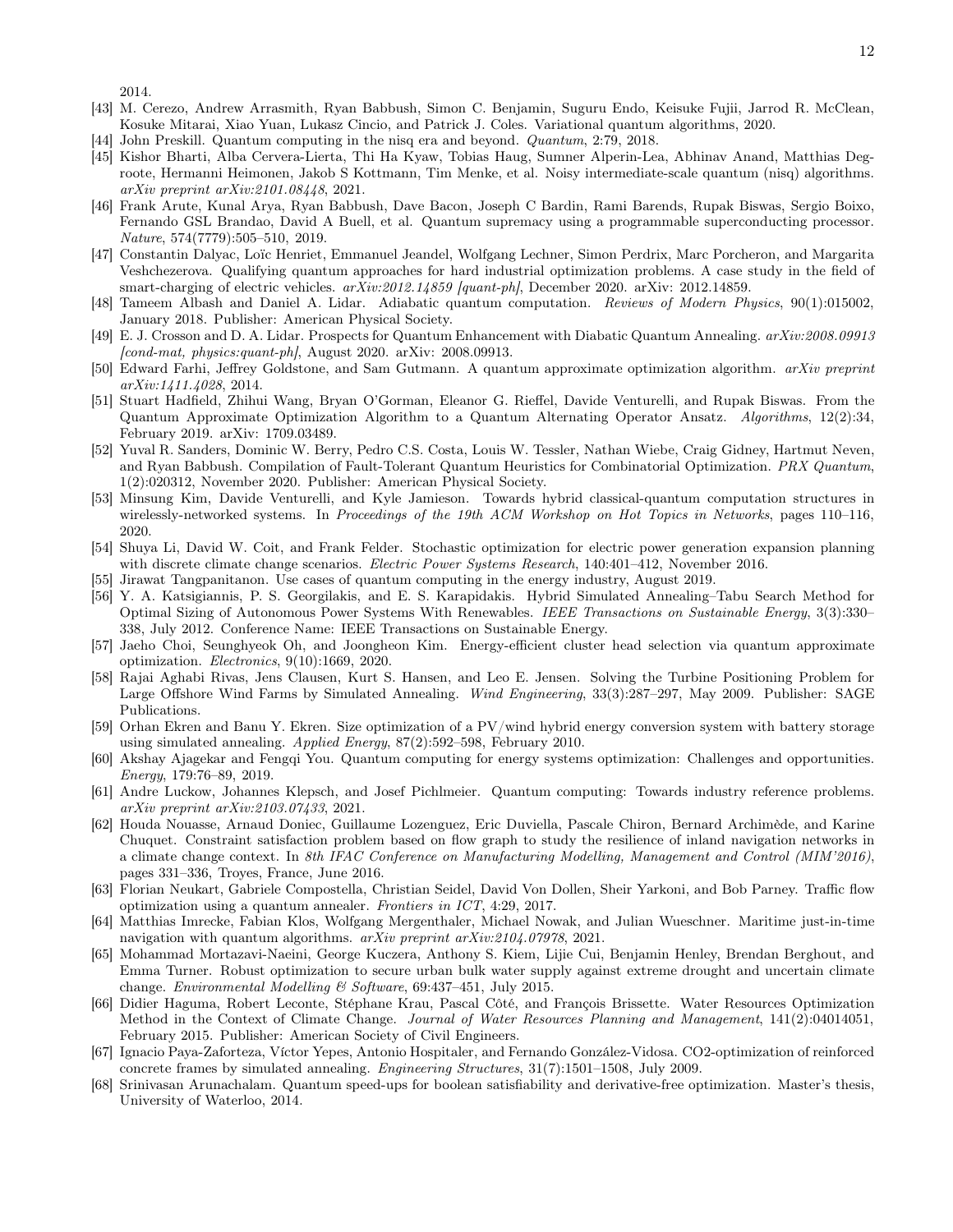- <span id="page-12-0"></span>[69] A. Walter and C. D. Schönwiese. Nonlinear statistical attribution and detection of anthropogenic climate change using a simulated annealing algorithm. Theoretical and Applied Climatology, 76(1):1–12, November 2003.
- <span id="page-12-1"></span>[70] András Bárdossy. Generating precipitation time series using simulated annealing. Water Resources Research, 34(7):1737– 1744, 1998. \_eprint: https://agupubs.onlinelibrary.wiley.com/doi/pdf/10.1029/98WR00981.
- <span id="page-12-2"></span>[71] Carmen G. Moles, Adam S. Lieber, Julio R. Banga, and Klaus Keller. Global optimization of climate control problems using evolutionary and stochastic algorithms. In Jose Manuel Benítez, Oscar Cordón, Frank Hoffmann, and Rajkumar Roy, editors, Advances in Soft Computing, pages 331–342, London, 2003. Springer.
- <span id="page-12-3"></span>[72] I. Chuine, P. Cour, and D. D. Rousseau. Fitting models predicting dates of flowering of temperatezone trees using simulated annealing. Plant, Cell  $\&$  Environment, 21(5):455-466, 1998. eprint: https://onlinelibrary.wiley.com/doi/pdf/10.1046/j.1365-3040.1998.00299.x.
- <span id="page-12-4"></span>[73] R. J. Matear. Parameter optimization and analysis of ecosystem models using simulated annealing: a case study at Station P. 1995.
- <span id="page-12-5"></span>[74] J. A. Filar, P. S. Gaertner, and M. A. Janssen. An Application of Optimization to the Problem of Climate Change. In C. A. Floudas and P. M. Pardalos, editors, *State of the Art in Global Optimization: Computational Methods and* Applications, Nonconvex Optimization and Its Applications, pages 475–498. Springer US, Boston, MA, 1996.
- <span id="page-12-6"></span>[75] Hua Qin and Hua Wei. A quantum-inspired approximate dynamic programming algorithm for unit commitment problems considering wind power. In 2017 IEEE International Conference on Smart Grid and Smart Cities (ICSGSC), pages 94–98. IEEE, 2017.
- <span id="page-12-7"></span>[76] Freek van der Meer, Christoph Hecker, Frank van Ruitenbeek, Harald van der Werff, Charlotte de Wijkerslooth, and Carolina Wechsler. Geologic remote sensing for geothermal exploration: A review. International Journal of Applied Earth Observation and Geoinformation, 33:255–269, December 2014.
- <span id="page-12-8"></span>[77] Ram Avtar, Netrananda Sahu, Ashwani Kumar Aggarwal, Shamik Chakraborty, Ali Kharrazi, Ali P. Yunus, Jie Dou, and Tonni Agustiono Kurniawan. Exploring Renewable Energy Resources Using Remote Sensing and GIS—A Review. Resources, 8(3):149, September 2019. Number: 3 Publisher: Multidisciplinary Digital Publishing Institute.
- <span id="page-12-9"></span>[78] J. Coble, P. Ramuhalli, R. Meyer, H. Hashemian, B. Shumaker, and D. Cummins. Calibration monitoring for sensor calibration interval extension: Identifying technical gaps. In 2012 Future of Instrumentation International Workshop (FIIW) Proceedings, pages 1–4, October 2012.
- <span id="page-12-10"></span>[79] P. Crolla, P. Niewczas, and J. R. McDonald. An alternative method for the monitoring of strain and temperature in a nuclear fusion reactor. In 2009 44th International Universities Power Engineering Conference (UPEC), pages 1–4, September 2009.
- <span id="page-12-11"></span>[80] Lifu Li and Junwei Hou. Capacity detection of electric vehicle lithium-ion batteries based on X-ray computed tomography. RSC Advances, 8(45):25325–25333, 2018. Publisher: Royal Society of Chemistry.
- <span id="page-12-12"></span>[81] Seong Jin An, Jianlin Li, Claus Daniel, Debasish Mohanty, Shrikant Nagpure, and David L. Wood. The state of understanding of the lithium-ion-battery graphite solid electrolyte interphase (SEI) and its relationship to formation cycling. Carbon, 105:52–76, August 2016.
- <span id="page-12-13"></span>[82] Anna Ford. Quantum leap forward at Sussex for electric car batteries.
- <span id="page-12-14"></span>[83] A. Merlone, G. Lopardo, F. Sanna, S. Bell, R. Benyon, R. A. Bergerud, F. Bertiglia, J. Bojkovski, N. Böse, M. Brunet, A. Cappella, G. Coppa, D. del Campo, M. Dobre, J. Drnovsek, V. Ebert, R. Emardson, V. Fernicola, K. Flakiewicz, T. Gardiner, C. Garcia-Izquierdo, E. Georgin, A. Gilabert, A. Grykałowska, E. Grudniewicz, M. Heinonen, M. Holmsten, D. Hudoklin, J. Johansson, H. Kajastie, H. Kaykısızlı, P. Klason, L. Kňazovická, A. Lakka, A. Kowal, H. Müller, C. Musacchio, J. Nwaboh, P. Pavlasek, A. Piccato, L. Pitre, M. de Podesta, M. K. Rasmussen, H. Sairanen, D. Smorgon, F. Sparasci, R. Strnad, A. Szmyrka Grzebyk, and R. Underwood. The MeteoMet project – metrology for meteorology: challenges and results. Meteorological Applications, 22(S1):820–829, 2015. \_eprint: https://rmets.onlinelibrary.wiley.com/doi/pdf/10.1002/met.1528.
- [84] H. Sairanen, M. Heinonen, and R. Högström. Validation of a calibration set-up for radiosondes to fulfil GRUAN requirements. Measurement Science and Technology, 26(10):105901, August 2015. Publisher: IOP Publishing.
- <span id="page-12-15"></span>[85] Joshua Verkerke, David Williams, and Eben Thoma. Remote sensing of CO2 leakage from geologic sequestration projects. U.S. Environmental Protection Agency Papers, January 2014.
- <span id="page-12-16"></span>[86] The Food and Agriculture Organization of the United Nations. Peatlands mapping and monitoring: Recommendations and technical overview. Food & Agriculture Org., March 2020. Google-Books-ID: qMraDwAAQBAJ.
- <span id="page-12-17"></span>[87] Jianjun Li, Gehui Wang, Can Wu, Cong Cao, Yanqin Ren, Jiayuan Wang, Jin Li, Junji Cao, Limin Zeng, and Tong Zhu. Characterization of isoprene-derived secondary organic aerosols at a rural site in North China Plain with implications for anthropogenic pollution effects. Scientific Reports, 8(1):535, January 2018. Number: 1 Publisher: Nature Publishing Group.
- <span id="page-12-18"></span>[88] Stefan Kern, Burcu Ozsoy-Çiçek, and Anthony P. Worby. Antarctic Sea-Ice Thickness Retrieval from ICESat: Inter-Comparison of Different Approaches. Remote Sensing, 8(7):538, July 2016. Number: 7 Publisher: Multidisciplinary Digital Publishing Institute.
- <span id="page-12-19"></span>[89] Byron D. Tapley, Michael M. Watkins, Frank Flechtner, Christoph Reigber, Srinivas Bettadpur, Matthew Rodell, Ingo Sasgen, James S. Famiglietti, Felix W. Landerer, Don P. Chambers, John T. Reager, Alex S. Gardner, Himanshu Save, Erik R. Ivins, Sean C. Swenson, Carmen Boening, Christoph Dahle, David N. Wiese, Henryk Dobslaw, Mark E. Tamisiea, and Isabella Velicogna. Contributions of GRACE to understanding climate change. Nature Climate Change, 9(5):358–369, May 2019. Number: 5 Publisher: Nature Publishing Group.
- <span id="page-12-20"></span>[90] W. H. Maes and K. Steppe. Estimating evapotranspiration and drought stress with ground-based thermal remote sensing in agriculture: a review. Journal of Experimental Botany, 63(13):4671–4712, August 2012.